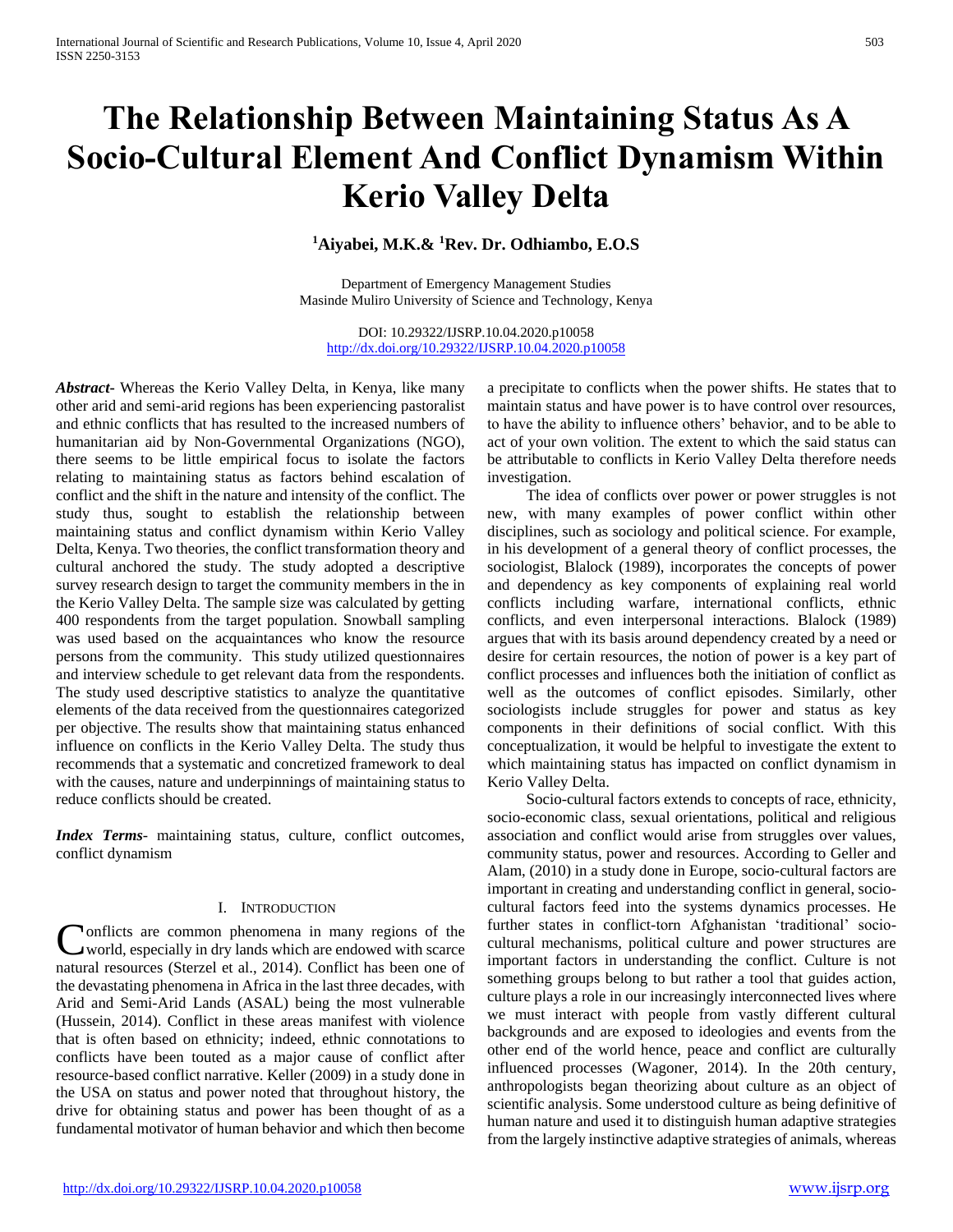others used it to refer to symbolic representations and expressions of human experience, with no direct adaptive value (Laland & Brown, 2011).

 Maintaining status has contributed to the growing tension and persistent internal conflicts in Cameroon which are potential ingredients for conflict (Sama, 2007). As seen in South Africa the causes of conflict between the San community and other communities is associated with unemployment and unfair treatment which are socio-economic factors (Beyene, 2014). However, Hagg, (2006) states that Cultural diversity can be a tool for conflict resolution and peace-making processes.

 In Kenya, conflict and its dynamics have reached unprecedented proportions in the past decade. It has changed in nature, scale and dimension due to a number of factors, including the proliferation of small arms in the region, the commercialization of raiding, high rates of unemployment in pastoral areas, frequent droughts and reduced respect for traditional conflict-solving mechanisms (Bond & Meier, 2005). It is clear that researchers have mostly focused on the economic aspects of cattle rustling creating a gap on the social aspects of it. Some conflicts within and between pastoralist communities, such as raiding and cattle rustling have a long history and to some extent, have become an aspect of traditional pastoralist culture (Kaimba *et al*., 2011). Thus, the reference to cattle rustling in the study as a culture and a way of maintaining community status. On the one hand, raiding leads to distrust between communities which are prerequisite of conflict (Schilling, et al., 2014). It is therefore imperative to examine the the relationship between maintaining status as a socio-cultural element and conflict dynamism within Kerio Valley Delta

# **Statement of the Problem**

 Whereas the Kerio Valley Delta, in Kenya, like many other arid and semi-arid regions has been experiencing pastoralist and ethnic conflicts that has resulted to the increased numbers of humanitarian aid by Non-Governmental Organizations (NGO) (Kimenju *et.al* 2003; ), there seems to be little empirical focus to isolate the maintaining status factors behind escalating conflict and the shift in the nature and intensity of the conflict. Thus, this study aims at creating an understanding as to what extent sociocultural factors like maintaining status, tribal identity and cultural belief systems have impacted the dynamics of conflict in the Kerio Valley Delta remains; particularly now that the conflict has escalated and is executed with more creativity and sophistication. This study hopes to fill this gap.

# **Research Objective**

 The research objective was to assess the relationship between maintaining status as a socio-cultural element and conflict dynamism within Kerio Valley Delta

## II. LITERATURE REVIEW

## **Conceptual Framework**

 This study is guided by two theories; the social conflict theory and the culture theory. The social conflict theory was suggested by Karl Marx in 1867 and it claims that the society is in a state of perpetual conflict because of competition for limited resources, it holds that social order is maintained by domination and power rather than consensus and conformity. According to the social conflict theory, those with wealth and power try to hold on to it by any means possible chiefly by suppressing the poor and the powerless (Coombs & Avrunin, 2013) A basic premise of conflict theory is that individuals and groups within a society work to maximise their own benefits. It focuses on competition between groups within the society, it views social and economic institutions as tools of struggle between groups or classes used to maintain inequality and the dominance of the ruling class (Cragun & Cragun, 2006).

 **Social conflict theories** assume that competition is the default rather than cooperation, given conflict theorists assumption that conflict occurs between social classes, one outcome of this conflict is revolution, the idea is that change in a power dynamic between groups does not happen as the result of adaptation position control (Andrews, 2012). In Africa, the culture of conflict and violence stems from ethnic, religious, regional, racial differences and class divide. These reflects the diversity of cultures, and increased economic inequalities between the haves and have not. Oftentimes, cultural and economic factors intertwine as causes of conflict, highlighting the complexity of conflicts in Africa. Violent conflicts in Kerio valley between communities living in Baringo, Elgeyo Marakwet and west Pokot counties, have led to unprecedented displacements in the past years (Elfversson, 2016) with more than 30 people dead and many others displaced from their homes and farms from a single episode of conflict. Competition over access to pasture and water and control of dwindling resources along River Kerio, ethnic intolerance and political differences have been blamed for the conflict in the valley. As much as the national government has been blamed for being a bystander, political rivalry is also to blame for the escalating Pokot-Marakwet conflicts dating back to pre-colonial times. The conflicts have in recent times become more violent and complex at least from the fatalities and displacements being reported.

 **Culture theory** as espoused by Ogburn (1966) is a subbranch to semiotics and comparative anthropology that is intended to explain the heuristic concepts attendant to culture in practical and scientific terms and format. The 19<sup>th</sup> century saw scholars define culture as the vast portfolio of human activities but others substituted culture with 'civilization.' It was until the 20<sup>th</sup> century that culture was viewed using scientific lenses. Consequently, culture was considered as strategies used by human as opposed to the instinctive animal dynamics. Others still looked at culture as symbolic expressions and representations of human action but all looked at culture as distinctive to human nature (Fridgal, 2013).

 Culture theory seeks to elucidate the integral relationship between human nature and human actions (Ogburn 1966). Consequently, culture becomes such an essential element of human existence within the human environment and the human adaptation to historical events that comes from it. Furthermore,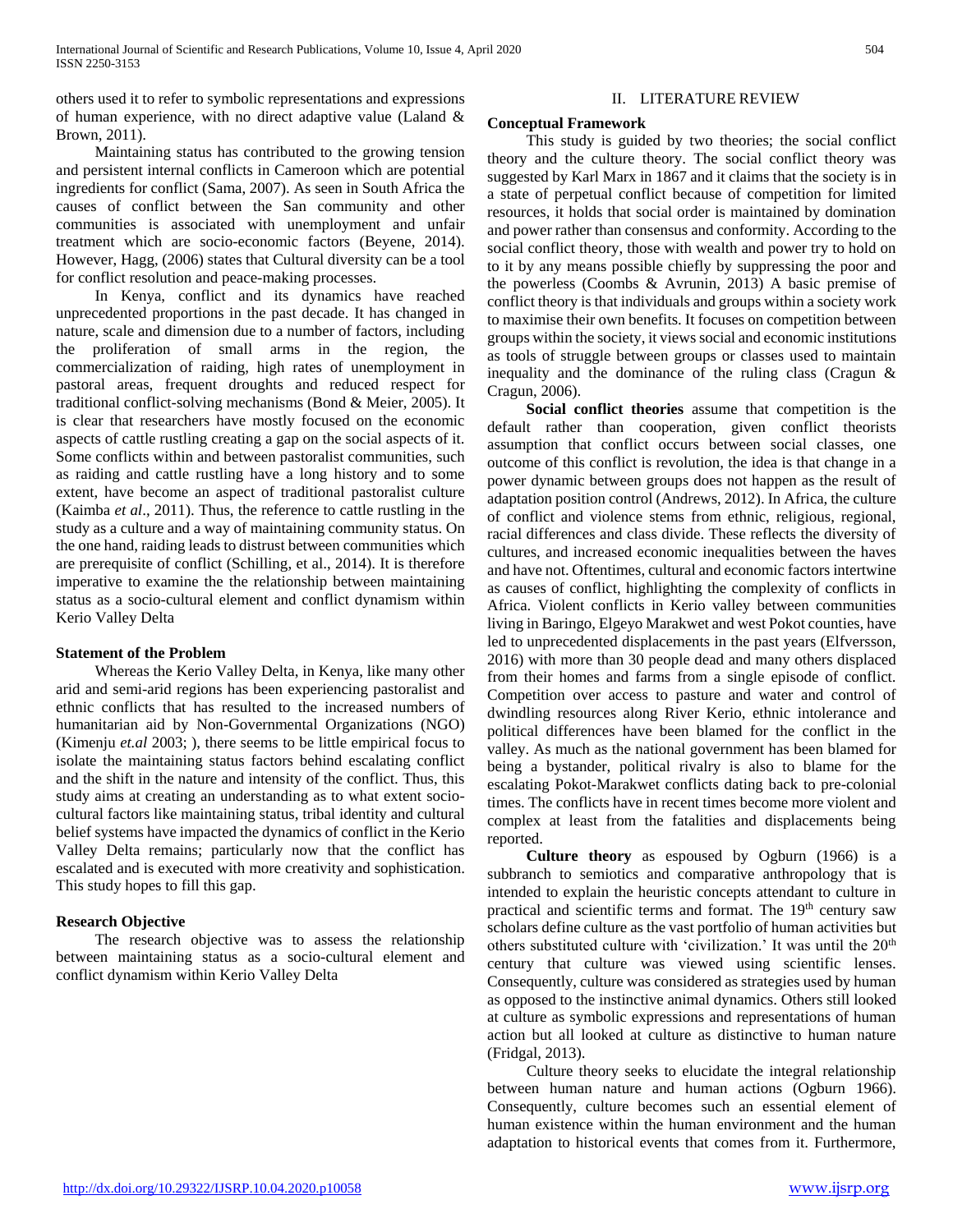now that culture is considered as a principal adaptive instrument of humans and occurs much quicker than human biological evolution, significant cultural modification can be looked at as culture adapting to itself (Ogburn 1966).

Consequently, anthropologists often argue on if human behaviour is dissimilar to animal behaviour in grade more than in kind; they must surely get ways to differentiate cultural norms from sociological behaviour and psychological norms and behaviour. This infers that in the event culture is utilized as a cause to conflicts, it is just a response to distinctive human behaviour. It is in this last argument that this theory becomes relevant to the present study.

#### III. RESEARCH METHODOLOGY

#### **Research Design**

 The study adopted a descriptive survey research design. According to Orodho and Kombo (2012), a research design is the strategy, assembly and approach of investigation considered so as to gain answers to research questions and to control variables. The study adopted a survey design to describe the existing research concern by asking individuals about their perceptions, attitudes and values or through observation. This study aimed to investigate maintaining status and conflict dynamism in the Kerio Valley Delta. Since the research problem under investigation was descriptive in nature, a survey research design was considered appropriate for collecting, analyzing and presenting the data. Further, descriptive survey allows for a combination of both qualitative and quantitative research approaches. The descriptive element was useful to describe the status maintained and the conflict dynamics.

#### **Study Area**

 Kerio Valley lies between the Tugen Hills and the Elgeyo Escarpment in Kenya. Kerio valley stretches about 80Km long and 10 Km wide with the deepest point being Cherangani hills and the Tugen Hills. The valley also serves as natural border line in most sections between the counties of Elgeyo Marakwet, Baringo, West Pokot, Turkana and Samburu. The communities living along the valley are predominantly pastoral with Tugen and Marakwets practicing little of crop farming. The Tugen, Pokot and Marakwet are linguistically related groups from the larger Kalenjin ethnic group Pkalya *et. al* (2004). Kerio valley has highly variable and erratic rainfall, the temperatures are high with a mean of between 26°C and 38°C, (Schilling *et.al,* 2012). At Kimwarer in the southern part of the valley, fluoride is mined by the Kenya Fluorspar Company. The southern parts of the valley are settled by the Elgeyo people and the northern part by the Marakwet people. Tugen people live on the slopes of the Tugen Hills. The Valley extends into West Pokot and Marakwet border and ends at border to Turkana County. The valley narrows as it nears Samburu-Turkana border before ending at Lake Turkana. The choice of Kerio valley for this study was informed by the interrelations of the groups; being pastoral and secondly being Nilotic

have a common practice in raids, and code of conduct relating to the practice, yet for many years, this communities have constantly fought along the valley and no solution has ever been reached as to the ownership or resource use pattern.

#### **Study Population**

 A target population refers to a group of people or study subject who share similar factors and who form the anchor of a study. This study targeted the community leaders and members in the Kerio Valley Delta. It sought to get data from the community elders, members and 'soldiers' from the Pokot, Turkana, Marakwet, Ilchamus and the Samburu. According to available County records they were approximately ten thousand residents.

# **Data Collection Tools**

 This study utilized questionnaires, focus group discussion guides and key informant interview guides to get relevant data from the respondents. The selection of these tools was directed by the general landscape of data to be put together as well as the objectives of the study. The questionnaires comprised of both closed and open-ended questions so as to offer the respondents the option to reply to that which has not been clearly written down in the questionnaire. Key informant interview guides were designed for the elders from the community, opinion leaders and 'war generals'. The focus group discussions and key informant interviews was recorded and later transcribed.

## **Data Management and Analysis**

 The study used descriptive techniques to analyse the quantitative elements of the data received from the questionnaires categorized per objective. The descriptive statistics used was the frequency percentages, mean, which indicates the average performance of a group or a measure of some variable, and the standard deviation which indicates how to spread out a set of scores is around the mean. All data was analysed at a level of significance of 95% and the degree of freedom depending on the particular case as was determined. Analysis was done using SPSS version 22 which is a computerized statistical package by encoding responses from questionnaires and interview guides. Data from the interview guides was analysed using narrative analysis where people's quoted words are categorized according to themes and presented in prose based on their relevance to the study objectives. Presentation of this information was done using tables.

### IV. RESEARCH FINDINGS AND DISCUSSIONS

#### **Conflict Dynamism**

The first part of the study sought to examine the dependent variable that was conflict dynamisms. The results are seen in Table 1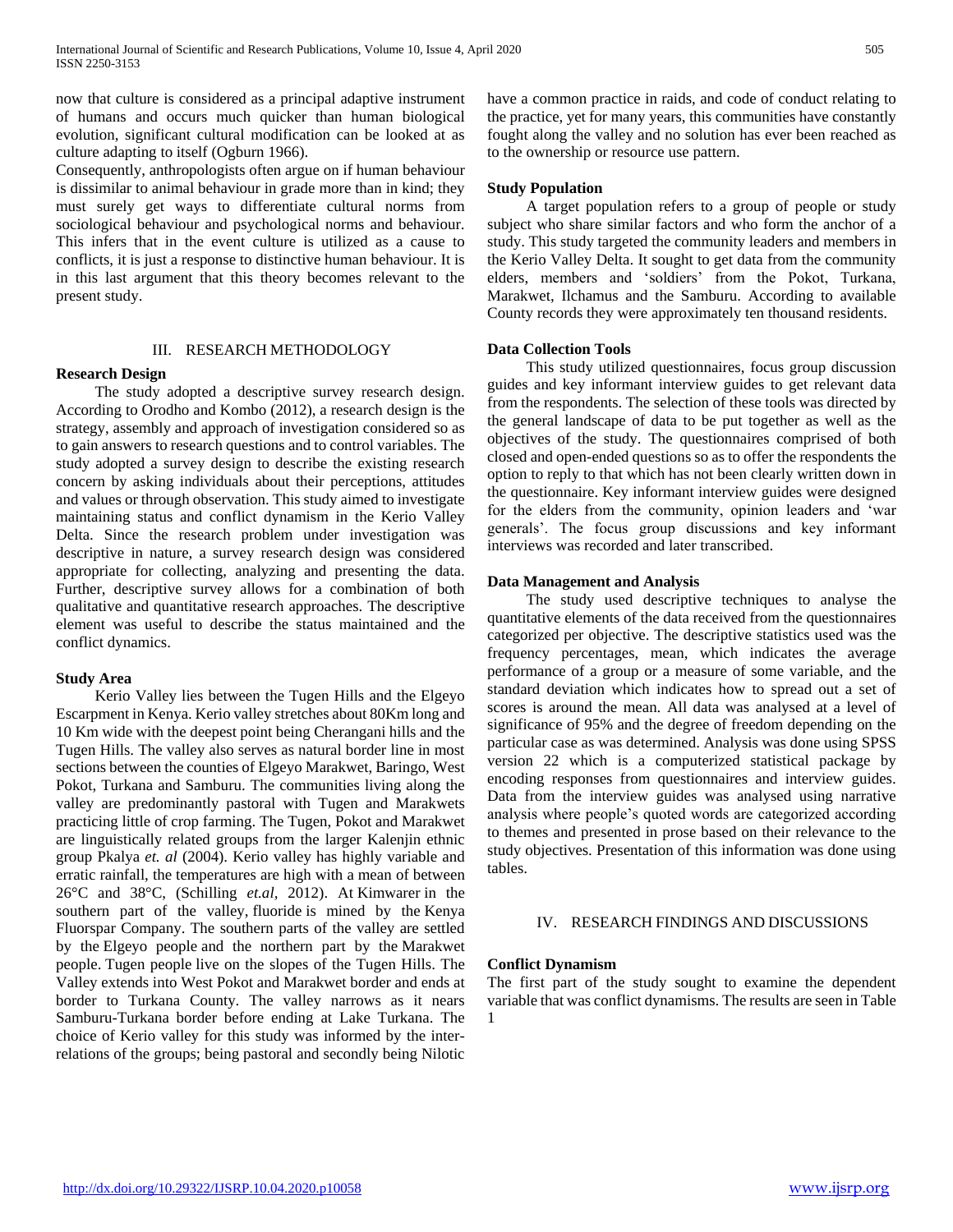# **Table 1 Conflict Dynamism**

|                                                                   | Mean | StD  |
|-------------------------------------------------------------------|------|------|
|                                                                   |      |      |
| Conflicts has become our way of life                              | 2.70 | 0.74 |
| We have been unable to resolve conflicts                          | 2.19 | 0.95 |
| The conflict has become too much                                  | 2.16 | 0.84 |
| Many people have died as a result of conflict                     | 2.67 | 0.83 |
| We would wish to resolve the conflict.                            | 2.23 | 0.72 |
| Conflicts have affected education attainment in our region        | 2.17 | 1.09 |
| Conflicts have created diminishing economic returns in our region | 2.06 | 1.11 |
| Conflicts have affected our social lives in our region            | 3.09 | 0.99 |

 The results above show the extent to which conflict dynamism is significant in Kerio Valley Delta. Looking at the Mean and standard deviation results it is clear that all the aspects were significantly true for the area. Thus, conflicts had become a way of life for the Kerio Valley Delta inhabitants (M=2.70  $SD=0.74$ ), they had been unable to resolve conflicts  $(M=2.19)$ SD=0.95); the conflict had become too much  $(M=2.16 S D=0.84)$ ; Many people had died as a result of conflict (M=2.67 SD=0.83); They wished to resolve the conflict  $(M=2.23$  SD=0.72); conflicts had affected education attainment in the region (M=2.17 SD=1.09); conflicts had created diminishing economic returns in the region  $(M=2.06 \text{ SD}=1.11)$ ; and conflicts had affected the social lives in the region (M=3.09 SD=0.99).

 This results generally agrees with literature. Basically, cconflicts are mainly manifested as political, economic, environmental, exploitation of natural resources, land clashes, religious differences and lately terrorism and Kenya has continued to be divided on the basis of ethnic, socio-cultural, regional, political and economic lines. As a result, there have been sporadic conflicts among different communities in Kenya (Lenairoshi, 2014). Community divisions along political and ideological lines, gave rise to protracted and institutionalized waves of ethnic and land clashes.

 For the Marakwet, Pokot and Turkana, these communities experience high levels of inter-communal violence; much higher than elsewhere in Africa (Dowd & Raleigh, 2013). This violence is perpetrated by identity based communal militias and often involves cycles of attacks and counter attacks (Dowd & Raleigh, 2013). Competition over land ownership and land use drive local conflicts, which is sometimes triggered by the migration of herders in search of water and pasture. This is not helped by a minimal

presence of security and the proliferation of small arms and light weapons.

 This is further supported by the focus group results from the selected groups from the regions looked at, namely; Baringo, Turkana, Samburu and the Pokot. They generally observe that conflict is when an enemy attacks them as a community and with an objective of stealing their stock or displace them from their land. They noted that conflict is common, most of the time it is not reported but occurs almost every two months with their neighbors, for the Pokots, its mostly the Turkana and occasionally the Marakwet.

 The common conflict is as a result of cattle thefts but also sometimes, people are killed while grazing or while on transit. The group blamed the attacks on the neighbors who attacks them especially when they have low strengths in an area and the aim is normally to displace or revenge. Further, the cause is mostly competition for grazing land, the Turkana came to our land and have now even put an administration from their side. We can never have peace unless the Government moves this people (Turkana). *The conflicts are normally fought by youth, but they have blessings from their elders. Even the Turkana women participate in conflict unlike our community where women are not supposed to fight. The elders bless and finance the youth while women support them with food and even fight back if they see an enemy. Turkana hate them because we are fighting for the rights of our land which they encroached and do not want to leave. Secondly is that they have fire power because they were provided with arms government as KPRs and also accessed them from neighboring countries.*

An interviewee from Pokot Community, 6<sup>th</sup> Aug 2019, Ameyan, Baringo County.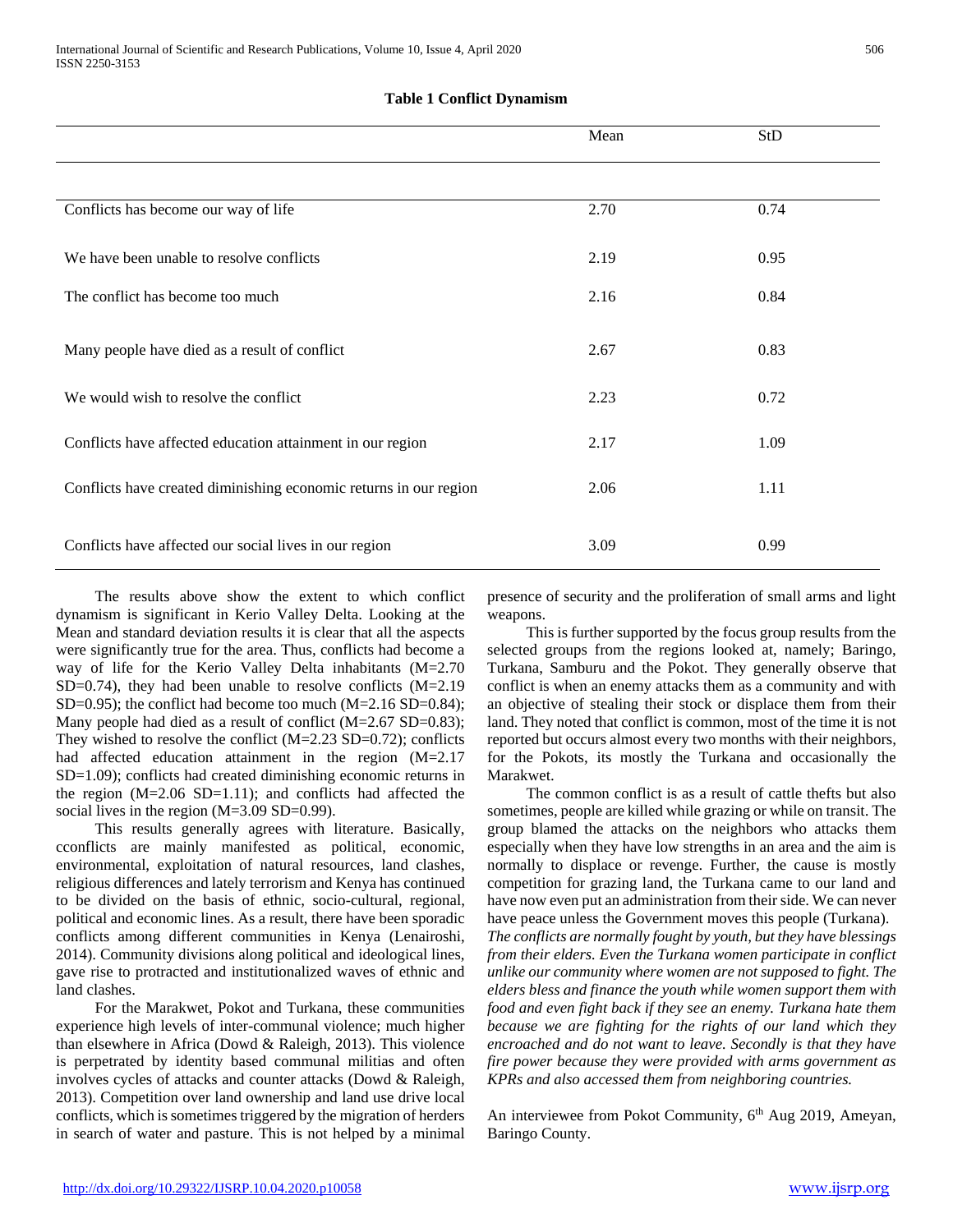The Pokots further believe that the that the Governments since the colonial time have been favoring the Turkanas and that is why the Pokot feel undervalued. The injustice has been always there but they don't really know why they are hated. The youths say they post security sentries at all times to the border lines to protect them from raiders from the Turkana community.

# **Maintaining Status and Conflict Dynamism**

 The overall objective of the study was to ascertain the relationship between maintaining status and conflict dynamism. The results are seen in Table 4.7 and succeeding focus group and interviews.

**Table 4.7 Maintaining Status and conflict Dynamism**

|                                                                        | Mean | StD  |
|------------------------------------------------------------------------|------|------|
|                                                                        |      |      |
| My community is highly respected                                       | 2.80 | 0.75 |
| My family is highly respected                                          | 2.18 | 0.87 |
| We fight to maintain the respect                                       | 2.27 | 0.94 |
| The other tribe does not respect us and<br>we must teach them a lesson | 2.89 | 0.83 |
| Generally, We must fight to keep the<br>respect                        | 2.19 | 0.72 |
| For one to be recognised they must have<br>large stock                 | 3.11 | 1.02 |
| For one to be respected they must have<br>more than one wife           | 2.07 | 1.04 |
| For one to be respected they must<br>participate in raid               | 2.89 | 0.79 |

 From Table 1, it is evidently clear that all the statements on maintaining status were significantly valid and true. Thus, the respondents felt that their community was highly respected  $(M=2.80 S D=0.75)$ ; the family was also highly respected  $(M=2.18$ SD=0.87); they fought to maintain the respect (M=2.27 SD=0.94); the other tribe did not respect them and they had to teach them a lesson (M=2.89 SD=0.83); Generally, fought to keep the respect (M=2.19 SD=0.72); For one to be recognised they had to have large stock (M=3.11 SD=1.02); For one to be respected they must have more than one wife (M=2.07 SD=1.04); and for one to be respected they must participate in raid (M=2.89 SD=0.79).

 Literature reviewed correspond with the findings from the first overall objective. Keller (2009) in a study done in the USA on status and power noted that throughout history, the drive for obtaining status and power has been thought of as a fundamental

motivator of human behavior and which then become a precipitate to conflicts when the power shifts. He states that to maintain status and have power is to have control over resources, to have the ability to influence others' behavior, and to be able to act of your own volition. The extent to which the said status can be attributable to conflicts in Kerio Valley Delta therefore needs investigation.

 Maintaining status has contributed to the growing tension and persistent internal conflicts in Cameroon which are potential ingredients for conflict (Sama, 2007). As seen in South Africa the causes of conflict between the San community and other communities is associated with unemployment and unfair treatment which are socio-economic factors (Beyene, 2014). However, Hagg, (2006) states that Cultural diversity can be a tool for conflict resolution and peace-making processes. Identity plays a crucial role in the management of social systems and maintaining social order, individuals behaviour is guided by and equally defines the community identity and knowledge of community provides a critical source of socio-political hierarchy (Masolo, 2002). Social groups rapidly self-organize into hierarchies, where members vary in their level of power, influence, skill, or dominance (Koski, et al, 2015).

 Based on the focus groups discussions this aspect was prominently noted, that, the Pokots for instance are status minded and expansionists and that is their nature. They always push off other communities. They made an attempt to push the Turkana and after a month's fight, Lomelo centre was opened up so that that became a base and the fight was successful. One interviewer mentioned that the two tribes have had inter marriages and some of the prominent politicians in Pokot, their mothers or fathers were from Turkana. The other focus group discussions touching on the Tugen, Marakwet, Samburu and Turkana noted that while conflicts occurred as a result of land pressures and land use coupled with revenge and cattle rustling, they all soon escalated to preserving respect and pride within the tribe. The 'we-cannotloose-and-we-are-men attitude' become a conduit via which escalation of conflicts took place.

# V. CONCLUSIONS AND RECOMMENDATIONS

 Based on the study objective, it is evidently clear that the Kerio Valley delta inhabitants felt that their community was highly respected, the family was also highly respected, they fought to maintain the respect and the other tribe did not respect them and they had to teach them a lesson. Generally, they fought to keep the respect and for one to be respected they must have more than one wife and must participate in raid. It can thus be concluded that maintaining status has a strong and positive relationship with conflict dynamism in the Kerio Valley Delta.

 The government both nationally and at the County should engage communities in joint activities like schools where children from both communities go together. This will help forge friendships and conduits of understanding that builds consensus and peace.

 The government should conduct a simultaneous disarming of communities to reduce de-escalation of conflicts. This should be done in a fair manner that does not leave one group feeling discriminated or targeted. More involvement of local politicians in